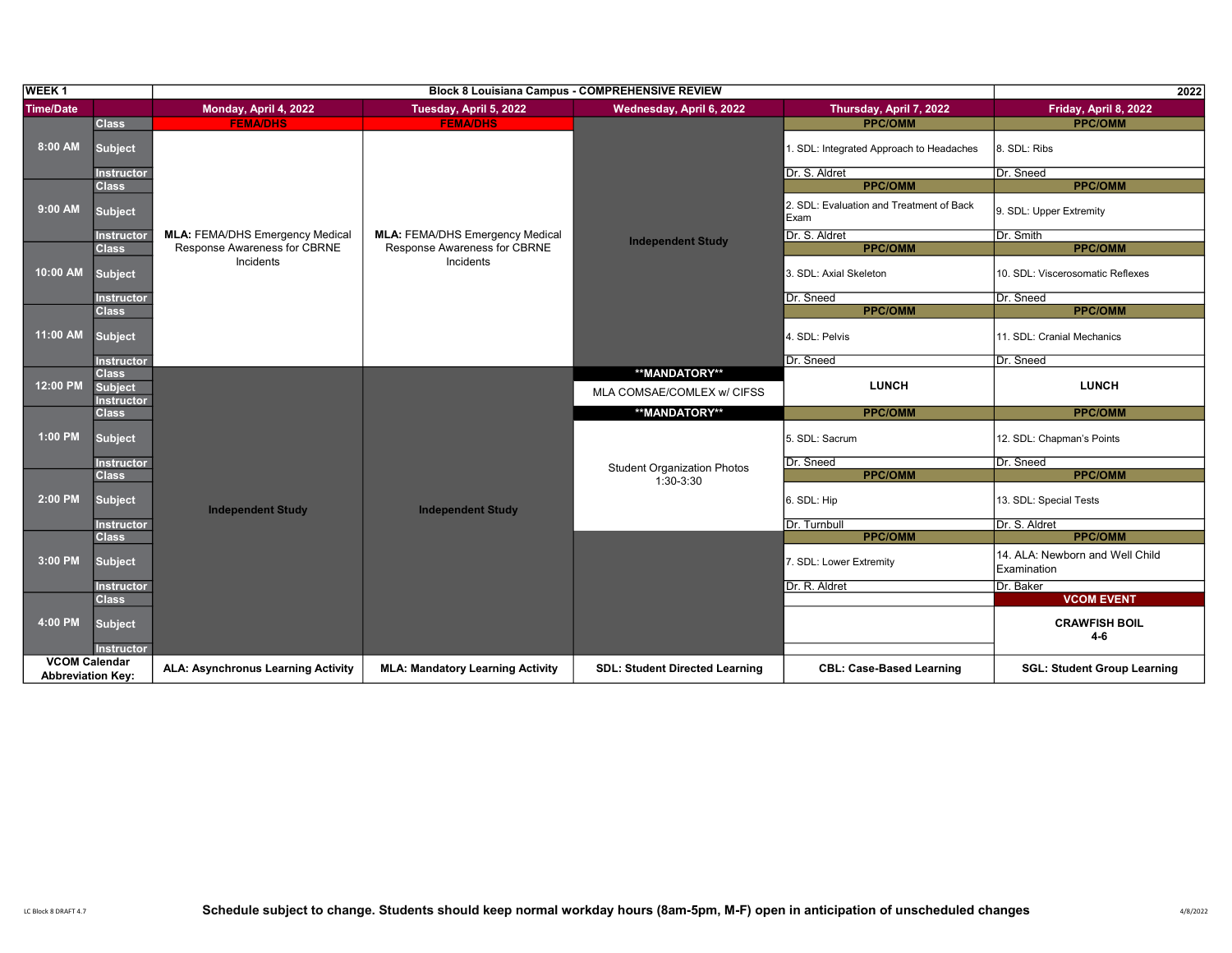| <b>WEEK 2</b>            |                                     |                                           |                                         | <b>Block 8 Louisiana Campus - COMPREHENSIVE REVIEW</b> |                                                | 2022                               |
|--------------------------|-------------------------------------|-------------------------------------------|-----------------------------------------|--------------------------------------------------------|------------------------------------------------|------------------------------------|
| <b>Time/Date</b>         |                                     | Monday, April 11, 2022                    | Tuesday, April 12, 2022                 | Wednesday, April 13, 2022                              | Thursday, April 14, 2022                       | Friday, April 15, 2022             |
|                          | <b>Class</b>                        | <b>PPC/OMM</b>                            | <b>PPC/OMM</b>                          | <b>PPC/OMM</b>                                         | <b>PPC/OMM</b>                                 |                                    |
| 8:00 AM                  | Subject                             |                                           | SDL: Admit Orders, Notes                |                                                        |                                                |                                    |
|                          | <b>Instructor</b><br><b>Class</b>   | SDL: Complete H&P I and II                | Dr. Lipka<br><b>PPC/OMM</b>             |                                                        |                                                |                                    |
| 9:00 AM                  | <b>Subject</b>                      |                                           | SDL: Presenting a Case                  |                                                        |                                                |                                    |
|                          | <b>Instructor Dr. Lipka</b>         |                                           | Dr. Lipka                               |                                                        |                                                |                                    |
| 10:00 AM                 | <b>Class</b><br><b>Subject</b>      |                                           |                                         | <b>ADMIT ORDERS</b>                                    | <b>ADMIT ORDERS</b>                            |                                    |
|                          | <b>Instructor</b><br><b>Class</b>   |                                           |                                         |                                                        |                                                |                                    |
| 11:00 AM                 | Subject<br><b>Instructor</b>        |                                           |                                         |                                                        |                                                |                                    |
|                          | <b>Class</b>                        |                                           |                                         |                                                        |                                                |                                    |
| 12:00 PM                 | <b>Subject</b><br><b>Instructor</b> | <b>LUNCH</b>                              | <b>LUNCH</b>                            | <b>LUNCH</b>                                           | <b>LUNCH</b>                                   | <b>LUNCH</b>                       |
|                          | <b>Class</b>                        |                                           |                                         | <b>ACLS</b>                                            | <b>PPC/OMM</b>                                 | <b>ACLS</b>                        |
| 1:00 PM                  | <b>Subject</b>                      |                                           |                                         |                                                        | MLA LAB 1: Integrated Approach to<br>Headaches |                                    |
|                          | <b>Instructor</b><br><b>Class</b>   |                                           |                                         |                                                        | <b>MLA LAB 2:</b>                              |                                    |
| 2:00 PM                  | <b>Subject</b>                      |                                           |                                         |                                                        | Evaluation and Treatment of Back Exam          |                                    |
|                          | <b>Instructor</b><br><b>Class</b>   |                                           |                                         | ACLS Didactics Online (SDL)                            | <b>PPC/OMM</b>                                 | ACLS Didactics Online (SDL)        |
| 3:00 PM                  | <b>Subject</b><br><b>Instructor</b> |                                           |                                         |                                                        | MLA LAB 1: Integrated Approach to<br>Headaches |                                    |
|                          | <b>Class</b>                        |                                           |                                         |                                                        | <b>MLA LAB 2:</b>                              |                                    |
| 4:00 PM                  | <b>Subject</b><br><b>Instructor</b> |                                           |                                         |                                                        | Evaluation and Treatment of Back Exam          |                                    |
| <b>VCOM Calendar</b>     |                                     |                                           |                                         |                                                        |                                                |                                    |
| <b>Abbreviation Key:</b> |                                     | <b>ALA: Asynchronus Learning Activity</b> | <b>MLA: Mandatory Learning Activity</b> | <b>SDL: Student Directed Learning</b>                  | <b>CBL: Case-Based Learning</b>                | <b>SGL: Student Group Learning</b> |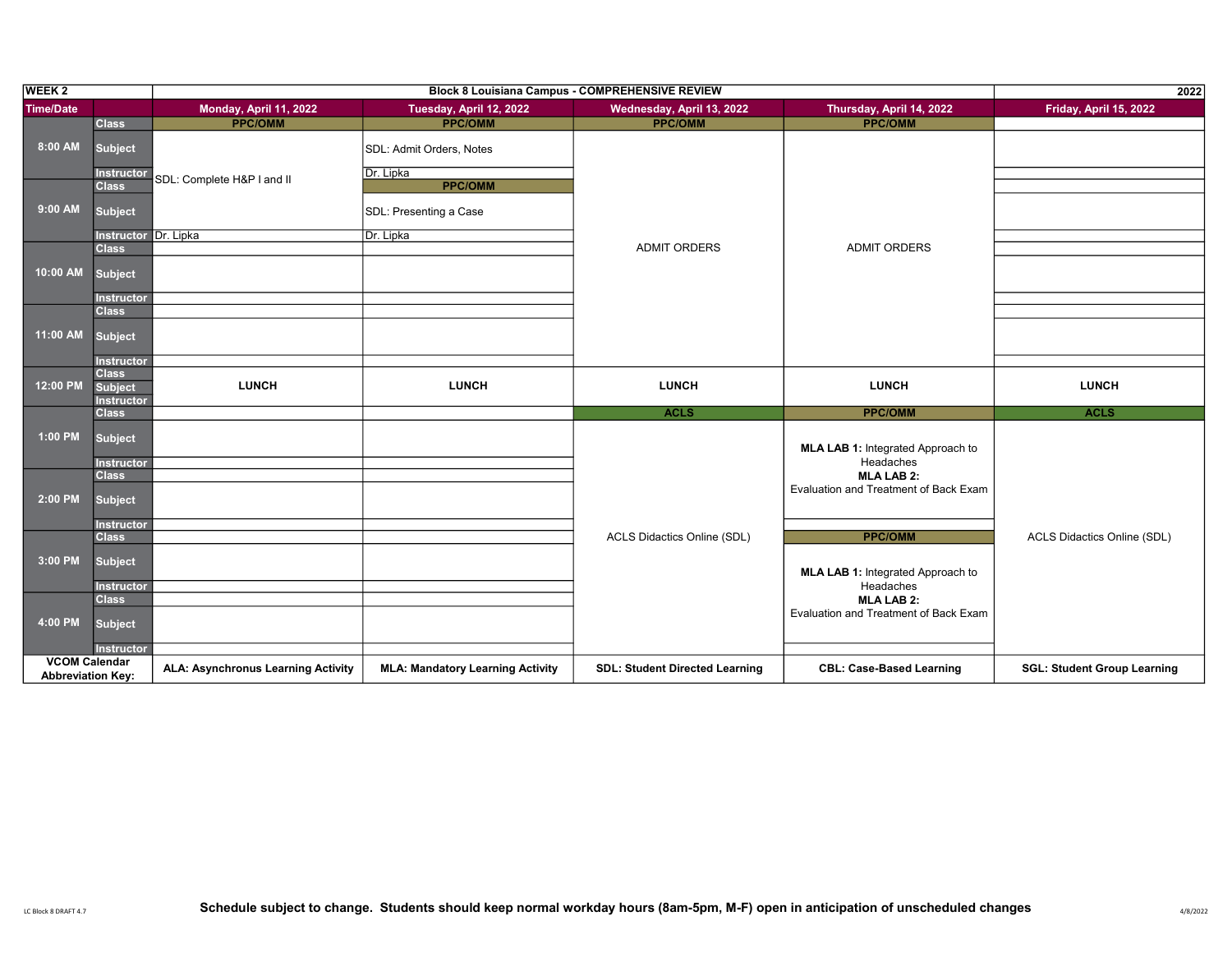| WEEK <sub>3</sub>                                | <b>Block 8 Louisiana Campus - COMPREHENSIVE REVIEW</b>              |                                    |                                         |                                       |                                   | 2022                               |
|--------------------------------------------------|---------------------------------------------------------------------|------------------------------------|-----------------------------------------|---------------------------------------|-----------------------------------|------------------------------------|
| <b>Time/Date</b>                                 |                                                                     | Monday, April 18, 2022             | Tuesday, April 19, 2022                 | Wednesday, April 20, 2022             | Thursday, April 21, 2022          | Friday, April 22, 2022             |
|                                                  | <b>Class</b>                                                        | <b>PPC/OMM</b>                     | <b>PPC/OMM</b>                          | <b>PPC/OMM</b>                        | <b>PPC/OMM</b>                    |                                    |
| 8:00 AM                                          | Subject<br><b>Instructor</b>                                        |                                    |                                         | <b>PPC OMM FINAL EXAM</b>             |                                   |                                    |
| 9:00 AM                                          | <b>Class</b><br>Subject<br><b>Instructor</b>                        |                                    |                                         | <b>Lectures 1-14</b>                  |                                   |                                    |
| 10:00 AM                                         | <b>Class</b><br>Subject<br><b>Instructor</b>                        |                                    | <b>ADMIT ORDERS</b>                     |                                       |                                   |                                    |
| 11:00 AM                                         | <b>Class</b><br>Subject<br><b>Instructor</b>                        |                                    |                                         |                                       |                                   |                                    |
| 12:00 PM                                         | <b>Class</b><br><b>Subject</b><br><b>Instructor</b><br><b>Class</b> | <b>PRACTICAL EXAM</b>              | <b>LUNCH</b>                            | <b>LUNCH</b><br><b>PPC/OMM</b>        | <b>OSCE Capstone Presentation</b> | <b>LUNCH</b>                       |
| 1:00 PM                                          | <b>Subject</b><br><b>Instructor</b>                                 |                                    |                                         |                                       |                                   |                                    |
| 2:00 PM                                          | <b>Class</b><br>Subject<br><b>Instructor</b>                        |                                    |                                         |                                       |                                   |                                    |
| 3:00 PM                                          | <b>Class</b><br><b>Subject</b><br><b>Instructor</b>                 |                                    |                                         | <b>ADMIT ORDERS</b>                   |                                   |                                    |
| 4:00 PM                                          | <b>Class</b><br><b>Subject</b><br><b>Instructor</b>                 |                                    |                                         |                                       |                                   |                                    |
| <b>VCOM Calendar</b><br><b>Abbreviation Key:</b> |                                                                     | ALA: Asynchronus Learning Activity | <b>MLA: Mandatory Learning Activity</b> | <b>SDL: Student Directed Learning</b> | <b>CBL: Case-Based Learning</b>   | <b>SGL: Student Group Learning</b> |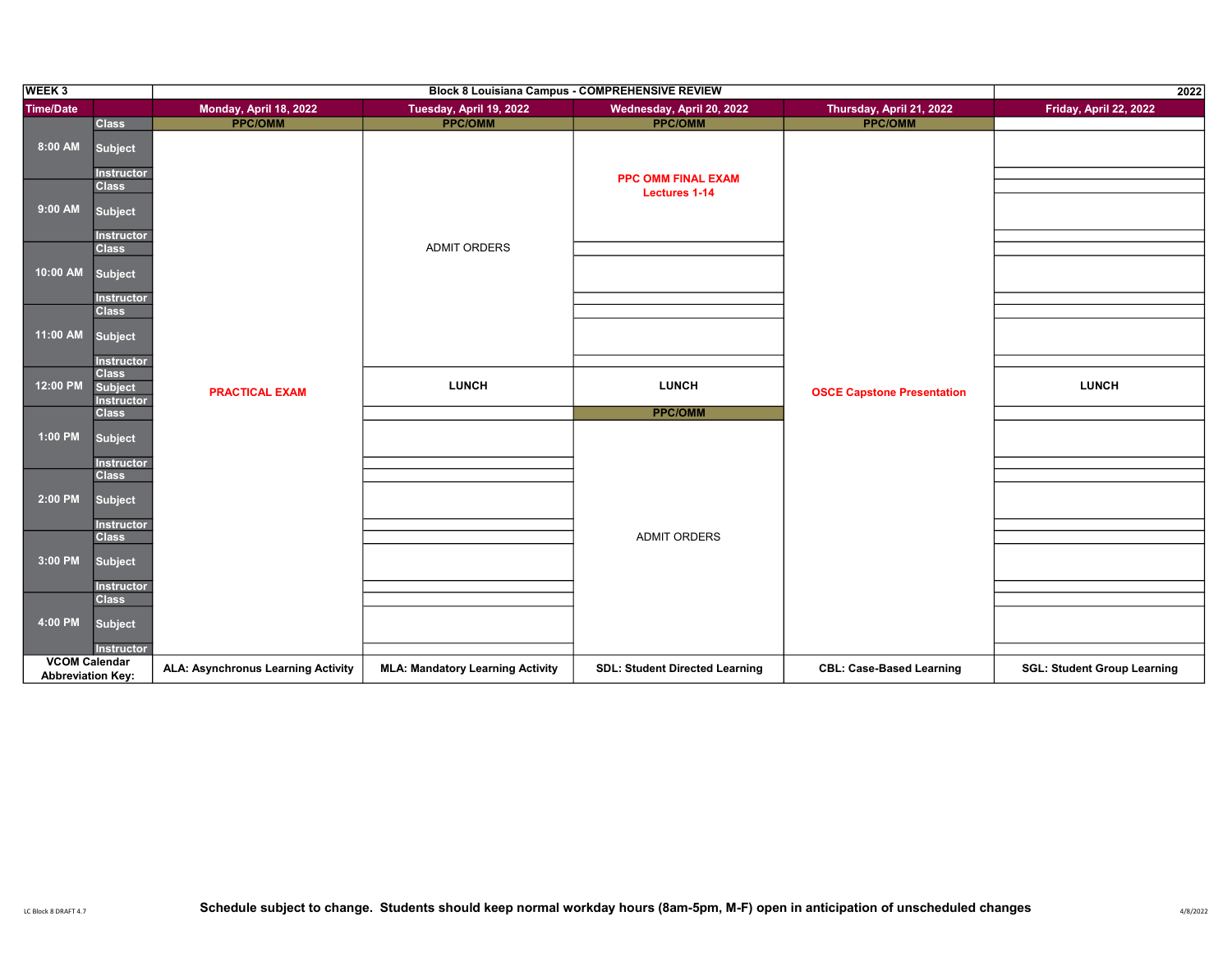| <b>WEEK4</b>                                     |                                                                       |                                                                                |                                                                                                                                                                                 | <b>Block 8 Louisiana Campus - COMPREHENSIVE REVIEW</b>                             |                                                                                             | 2022                                                                |
|--------------------------------------------------|-----------------------------------------------------------------------|--------------------------------------------------------------------------------|---------------------------------------------------------------------------------------------------------------------------------------------------------------------------------|------------------------------------------------------------------------------------|---------------------------------------------------------------------------------------------|---------------------------------------------------------------------|
| <b>Time/Date</b>                                 |                                                                       | Monday, April 25, 2022                                                         | Tuesday, April 26, 2022                                                                                                                                                         | Wednesday, April 27, 2022                                                          | Thursday, April 28, 2022                                                                    | Friday, April 29, 2022                                              |
|                                                  | <b>Class</b>                                                          | <b>COMPREHENSIVE REVIEW</b>                                                    | <b>COMPREHENSIVE REVIEW</b>                                                                                                                                                     | <b>COMPREHENSIVE REVIEW</b>                                                        | <b>COMPREHENSIVE REVIEW</b>                                                                 | <b>COMPREHENSIVE REVIEW</b>                                         |
| 8:00 AM<br>$9:00$ AM                             | <b>Subject</b><br><b>Instructor</b><br><b>Class</b><br><b>Subject</b> | <b>Integumentary System: Rashes,</b><br>Exanthems, and Acne                    | Integumentary System: Skin Lesions/<br><b>Ulcers and Masses</b>                                                                                                                 | Hematologic System: Bruising,<br>Bleeding, and Clotting Disturbances               | <b>Hematologic System: Laboratory Test</b><br>Findings Related to the Hematologic<br>System | <b>Mental Health: Substance Abuse</b>                               |
|                                                  |                                                                       |                                                                                |                                                                                                                                                                                 |                                                                                    |                                                                                             |                                                                     |
|                                                  | <b>Instructor</b><br><b>Class</b>                                     | <b>COMPREHENSIVE REVIEW</b>                                                    | <b>COMPREHENSIVE REVIEW</b>                                                                                                                                                     | <b>COMPREHENSIVE REVIEW</b>                                                        | <b>COMPREHENSIVE REVIEW</b>                                                                 | <b>COMPREHENSIVE REVIEW</b>                                         |
|                                                  |                                                                       |                                                                                |                                                                                                                                                                                 |                                                                                    |                                                                                             |                                                                     |
| 10:00 AM<br>11:00 AM                             | <b>Subject</b><br>Instructor<br><b>Class</b><br><b>Subject</b>        | <b>Integumentary System: Dermatologic</b><br>Presentations of Systemic Disease | <b>Integumentary System: Physical Exam</b><br>and Laboratory Test Findings Related to<br>the Integumentary System                                                               | Hematologic System: Physical Exam<br>Findings Related to the Hematologic<br>System | <b>Mental Health: Disturbances of Behavior</b><br>and Perception                            | Mental Health: Disturbances of Mood/<br><b>Depressive Disorders</b> |
|                                                  | <b>Instructor</b>                                                     |                                                                                |                                                                                                                                                                                 |                                                                                    |                                                                                             |                                                                     |
| 12:00 PM                                         | <b>Class</b><br><b>Subject</b><br><b>Instructor</b>                   | <b>LUNCH</b>                                                                   | <b>LUNCH</b>                                                                                                                                                                    | <b>LUNCH</b>                                                                       | <b>LUNCH</b>                                                                                | <b>LUNCH</b>                                                        |
|                                                  | <b>Class</b>                                                          | <b>COMPREHENSIVE REVIEW</b>                                                    | <b>COMPREHENSIVE REVIEW</b>                                                                                                                                                     | <b>COMPREHENSIVE REVIEW</b>                                                        | <b>COMPREHENSIVE REVIEW</b>                                                                 | <b>COMPREHENSIVE REVIEW</b>                                         |
| 1:00 PM                                          | <b>Subject</b><br><b>Instructor</b>                                   |                                                                                |                                                                                                                                                                                 |                                                                                    |                                                                                             |                                                                     |
| 2:00 PM                                          | <b>Class</b><br><b>Subject</b><br><b>Instructor</b>                   | Complete assigned "focused" questions                                          | Complete assigned "focused" questions                                                                                                                                           | Complete assigned "focused" questions                                              | Complete assigned "focused" questions                                                       | Complete assigned "focused" questions                               |
| 3:00 PM                                          | <b>Class</b><br><b>Subject</b><br><b>Instructor</b>                   | questions by 11:59pm                                                           | as well as 25 "random, timed" COMBANK as well as 25 "random, timed" COMBANK as well as 25 "random, timed" COMBANK as well as 25 "random, timed" COMBANK<br>questions by 11:59pm | questions by 11:59pm                                                               | questions by 11:59pm                                                                        | as well as 25 "random, timed" COMBANK<br>questions by 11:59pm       |
| 4:00 PM                                          | <b>Class</b><br><b>Subject</b><br><b>Instructor</b>                   |                                                                                |                                                                                                                                                                                 |                                                                                    |                                                                                             |                                                                     |
| <b>VCOM Calendar</b><br><b>Abbreviation Kev:</b> |                                                                       | <b>ALA: Asynchronus Learning Activity</b>                                      | <b>MLA: Mandatory Learning Activity</b>                                                                                                                                         | <b>SDL: Student Directed Learning</b>                                              | <b>CBL: Case-Based Learning</b>                                                             | <b>SGL: Student Group Learning</b>                                  |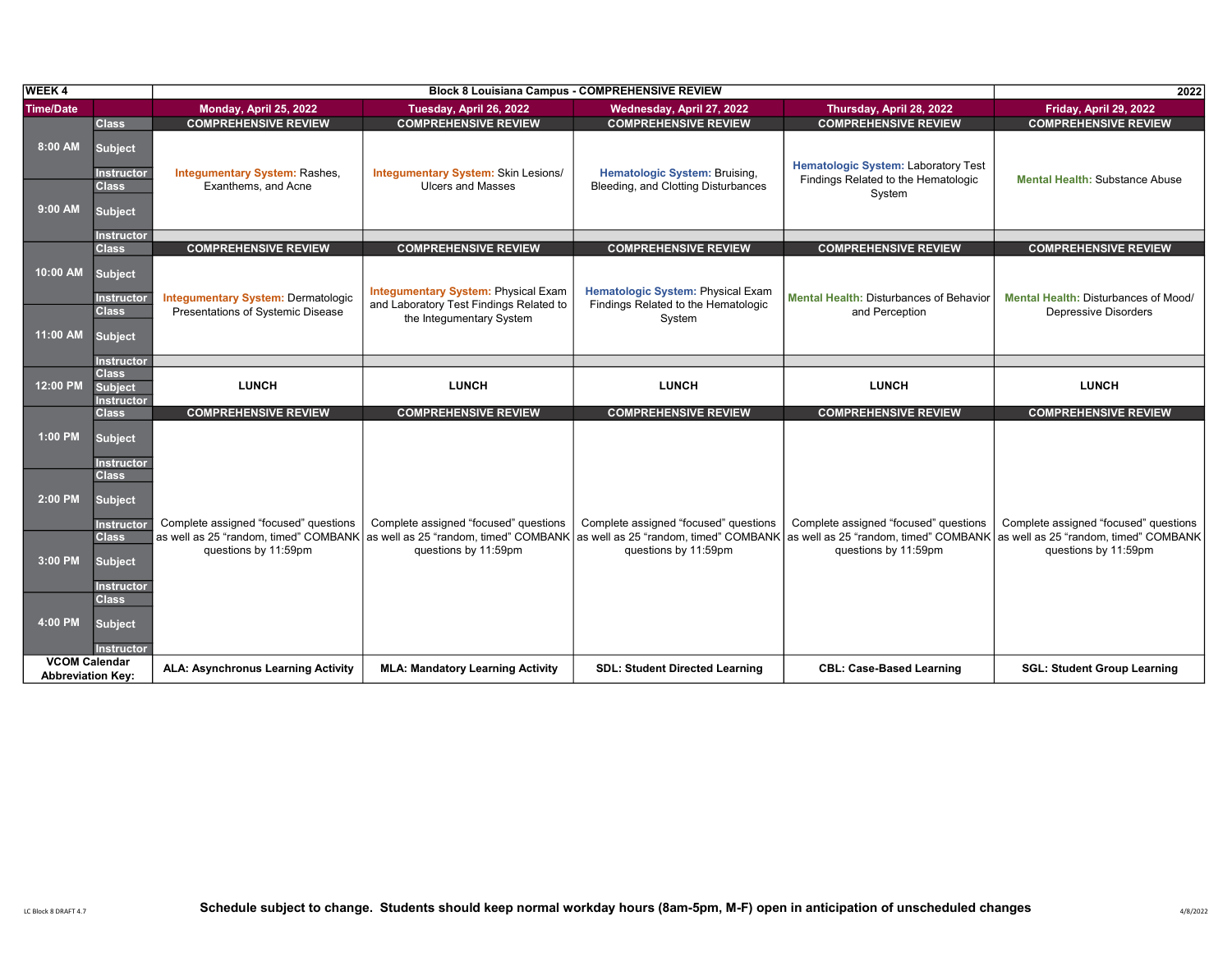| <b>WEEK 5</b>                                    |                                                                       |                                                                                                 | <b>Block 8 Louisiana Campus - COMPREHENSIVE REVIEW</b>                                                      | 2022                                                                                                |                                                                                                                          |                                                                                                                                                    |
|--------------------------------------------------|-----------------------------------------------------------------------|-------------------------------------------------------------------------------------------------|-------------------------------------------------------------------------------------------------------------|-----------------------------------------------------------------------------------------------------|--------------------------------------------------------------------------------------------------------------------------|----------------------------------------------------------------------------------------------------------------------------------------------------|
| <b>Time/Date</b>                                 |                                                                       | <b>Monday, May 2, 2022</b>                                                                      | Tuesday, May 3, 2022                                                                                        | Wednesday, May 4, 2022                                                                              | Thursday, May 5, 2022                                                                                                    | <b>Friday, May 6, 2022</b>                                                                                                                         |
|                                                  | <b>Class</b>                                                          | <b>COMPREHENSIVE REVIEW</b>                                                                     | <b>COMPREHENSIVE REVIEW</b>                                                                                 | <b>COMPREHENSIVE REVIEW</b>                                                                         | <b>COMPREHENSIVE REVIEW</b>                                                                                              | <b>COMPREHENSIVE REVIEW</b>                                                                                                                        |
| 8:00 AM<br>$9:00$ AM                             | <b>Subject</b><br><b>Instructor</b><br><b>Class</b><br><b>Subject</b> | Mental Health: Physical Exam and<br>Laboratory Test Findings Related to<br><b>Mental Health</b> | Human Development, Reproduction,<br>and Sexuality: Pregnancy Complications                                  | <b>Endocrine System: Endocrine and Neck</b><br>Masses                                               | <b>Endocrine System: Physical Exam and</b><br>Laboratory Test Findings Related to the<br>Endocrine System and Metabolism | <b>Gastrointestinal System and</b><br><b>Nutritional Health: Disorders of Bowel</b><br>Frequency and Evacuation                                    |
|                                                  |                                                                       |                                                                                                 |                                                                                                             |                                                                                                     |                                                                                                                          |                                                                                                                                                    |
|                                                  | <b>Instructor</b>                                                     |                                                                                                 |                                                                                                             |                                                                                                     |                                                                                                                          |                                                                                                                                                    |
|                                                  | <b>Class</b>                                                          | <b>COMPREHENSIVE REVIEW</b>                                                                     | <b>COMPREHENSIVE REVIEW</b>                                                                                 | <b>COMPREHENSIVE REVIEW</b>                                                                         | <b>COMPREHENSIVE REVIEW</b>                                                                                              | <b>COMPREHENSIVE REVIEW</b>                                                                                                                        |
| 10:00 AM                                         | <b>Subject</b><br>Instructor                                          | Human Development, Reproduction,<br>and Sexuality: Congenital Anomalies,                        | Human Development, Reproduction,<br>and Sexuality: Physical Exam and<br>Laboratory Test Findings Related to | Endocrine System: Polyuria, Polydipsia,                                                             | <b>Gastrointestinal System and</b><br><b>Nutritional Health: Abdominal Pain</b>                                          | <b>Gastrointestinal System and</b><br>Nutritional Health: Nausea, Vomiting,<br>and Hematemesis; Melena/<br>Hematochezia/ Anorectal Rectal Bleeding |
| 11:00 AM                                         | <b>Class</b><br><b>Subject</b>                                        | Malformations, Primary and Acquired<br><b>Immunodeficiency Disorders</b>                        | Human Development, Reproduction, and<br>Sexuality                                                           | Polyphagia; Diabetes Mellitus                                                                       | (Appendicitis, Diverticulitis, Pancreatitis,<br>Cholangitis)                                                             | and Pain; and Abdominal,<br>Gastrointestinal, and GI Tract Masses,<br>Cancers, and Organomegaly                                                    |
|                                                  | <b>Instructor</b>                                                     |                                                                                                 |                                                                                                             |                                                                                                     |                                                                                                                          |                                                                                                                                                    |
| 12:00 PM                                         | <b>Class</b><br>Subject<br><b>Instructor</b>                          | <b>LUNCH</b>                                                                                    | <b>LUNCH</b>                                                                                                | <b>LUNCH</b>                                                                                        | <b>LUNCH</b>                                                                                                             | <b>LUNCH</b>                                                                                                                                       |
|                                                  | <b>Class</b>                                                          | <b>COMPREHENSIVE REVIEW</b>                                                                     | <b>COMPREHENSIVE REVIEW</b>                                                                                 | <b>COMPREHENSIVE REVIEW</b>                                                                         | <b>COMPREHENSIVE REVIEW</b>                                                                                              | <b>COMPREHENSIVE REVIEW</b>                                                                                                                        |
| 1:00 PM                                          | <b>Subject</b><br>Instructor                                          |                                                                                                 |                                                                                                             |                                                                                                     |                                                                                                                          |                                                                                                                                                    |
| 2:00 PM                                          | <b>Class</b><br><b>Subject</b><br><b>Instructor</b>                   | Complete assigned "focused" questions                                                           | Complete assigned "focused" questions                                                                       | Complete assigned "focused" questions                                                               | Complete assigned "focused" questions                                                                                    | Complete assigned "focused" questions                                                                                                              |
| 3:00 PM                                          | <b>Class</b><br><b>Subject</b><br><b>Instructor</b>                   | as well as 25 "random, timed" COMBANK<br>questions by 11:59pm                                   | questions by 11:59pm                                                                                        | as well as 25 "random, timed" COMBANK as well as 25 "random, timed" COMBANK<br>questions by 11:59pm | $\mid$ as well as 25 "random, timed" COMBANK $\mid$ as well as 25 "random, timed" COMBANK<br>questions by 11:59pm        | questions by 11:59pm                                                                                                                               |
| 4:00 PM                                          | <b>Class</b><br><b>Subject</b><br><b>Instructor</b>                   |                                                                                                 |                                                                                                             |                                                                                                     |                                                                                                                          |                                                                                                                                                    |
| <b>VCOM Calendar</b><br><b>Abbreviation Kev:</b> |                                                                       | <b>ALA: Asynchronus Learning Activity</b>                                                       | <b>MLA: Mandatory Learning Activity</b>                                                                     | <b>SDL: Student Directed Learning</b>                                                               | <b>CBL: Case-Based Learning</b>                                                                                          | <b>SGL: Student Group Learning</b>                                                                                                                 |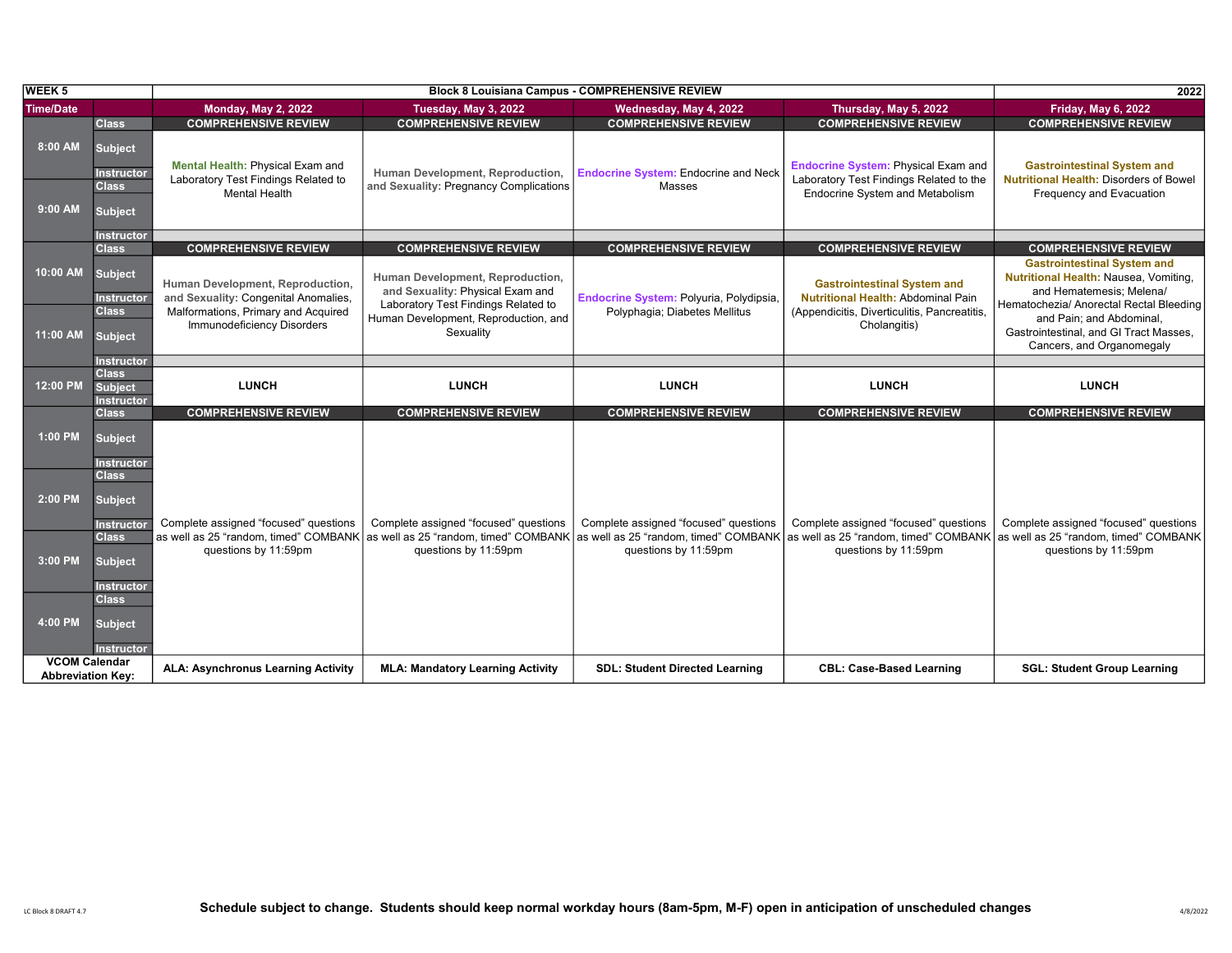| <b>WEEK 6</b>                                    |                                                                       |                                                                                                        |                                                                                                        | <b>Block 8 Louisiana Campus - COMPREHENSIVE REVIEW</b>                              |                                                                                                                                           | 2022                                                                                    |
|--------------------------------------------------|-----------------------------------------------------------------------|--------------------------------------------------------------------------------------------------------|--------------------------------------------------------------------------------------------------------|-------------------------------------------------------------------------------------|-------------------------------------------------------------------------------------------------------------------------------------------|-----------------------------------------------------------------------------------------|
| <b>Time/Date</b>                                 |                                                                       | <b>Monday, May 9, 2022</b>                                                                             | <b>Tuesday, May 10, 2022</b>                                                                           | Wednesday, May 11, 2022                                                             | Thursday, May 12, 2022                                                                                                                    | <b>Friday, May 13, 2022</b>                                                             |
|                                                  | <b>Class</b>                                                          | <b>COMPREHENSIVE REVIEW</b>                                                                            | <b>COMPREHENSIVE REVIEW</b>                                                                            | <b>COMPREHENSIVE REVIEW</b>                                                         | <b>COMPREHENSIVE REVIEW</b>                                                                                                               | <b>COMPREHENSIVE REVIEW</b>                                                             |
| 8:00 AM<br>$9:00$ AM                             | <b>Subject</b><br><b>Instructor</b><br><b>Class</b><br><b>Subject</b> | <b>Gastrointestinal System and</b><br><b>Nutritional Health</b><br><b>Carolinas: Jaundice</b>          | Genitourinary/Renal System: Hematuria and Vaginal Discharge, Lesions, and Pain<br>and Discolored Urine | <b>Genitourinary/Renal System: Vulvar</b><br>and<br>Amenorrhea and Vaginal Bleeding | <b>Circulatory System: Palpitations/</b><br><b>Rhythm Disturbances</b>                                                                    | <b>Circulatory System: Cardiovascular</b><br>Chest Pain                                 |
|                                                  | <b>Instructor</b>                                                     |                                                                                                        |                                                                                                        |                                                                                     |                                                                                                                                           |                                                                                         |
|                                                  | <b>Class</b>                                                          | <b>COMPREHENSIVE REVIEW</b>                                                                            | <b>COMPREHENSIVE REVIEW</b>                                                                            | <b>COMPREHENSIVE REVIEW</b>                                                         | <b>COMPREHENSIVE REVIEW</b>                                                                                                               | <b>COMPREHENSIVE REVIEW</b>                                                             |
| 10:00 AM                                         | <b>Subject</b><br>Instructor                                          | <b>Gastrointestinal System and</b><br><b>Nutritional Health</b><br><b>Carolinas: Physical Exam and</b> | Genitourinary/Renal System: Pelvic,                                                                    | <b>Genitourinary/Renal System: Physical</b><br>Exam and Laboratory Test Findings    | <b>Circulatory System: Circulatory Collapse</b><br>and Shock<br>(Cardiogenic                                                              | <b>Circulatory System: Physical Exam and</b><br>Laboratory Test Findings Related to the |
| 11:00 AM                                         | <b>Class</b><br><b>Subject</b>                                        | Laboratory Test Findings Related to the<br>Gastrointestinal System and Nutritional<br>Health           | Prostate, and Renal Masses                                                                             | Related to the Genitourinary/Renal<br>System                                        | Shock, Hypobolemic Shock, Obstructive<br>Shock, Hypotension, Endocarditis)                                                                | <b>Circulatory System</b>                                                               |
|                                                  | <b>Instructor</b>                                                     |                                                                                                        |                                                                                                        |                                                                                     |                                                                                                                                           |                                                                                         |
| 12:00 PM                                         | <b>Class</b><br><b>Subject</b><br><b>Instructor</b>                   | <b>LUNCH</b>                                                                                           | <b>LUNCH</b>                                                                                           | <b>LUNCH</b>                                                                        | <b>LUNCH</b>                                                                                                                              | <b>LUNCH</b>                                                                            |
|                                                  | <b>Class</b>                                                          | <b>COMPREHENSIVE REVIEW</b>                                                                            | <b>COMPREHENSIVE REVIEW</b>                                                                            | <b>COMPREHENSIVE REVIEW</b>                                                         | <b>COMPREHENSIVE REVIEW</b>                                                                                                               | <b>COMPREHENSIVE REVIEW</b>                                                             |
| 1:00 PM                                          | <b>Subject</b><br>Instructor                                          |                                                                                                        |                                                                                                        |                                                                                     |                                                                                                                                           |                                                                                         |
| 2:00 PM                                          | <b>Class</b><br><b>Subject</b><br><b>Instructor</b>                   | Complete assigned "focused" questions                                                                  | Complete assigned "focused" questions                                                                  | Complete assigned "focused" questions                                               | Complete assigned "focused" questions                                                                                                     | Complete assigned "focused" questions                                                   |
| 3:00 PM                                          | <b>Class</b><br><b>Subject</b><br><b>Instructor</b>                   | as well as 25 "random, timed" COMBANK<br>questions by 11:59pm                                          | questions by 11:59pm                                                                                   | questions by 11:59pm                                                                | as well as 25 "random, timed" COMBANK as well as 25 "random, timed" COMBANK as well as 25 "random, timed" COMBANK<br>questions by 11:59pm | as well as 25 "random, timed" COMBANK<br>questions by 11:59pm                           |
| 4:00 PM                                          | <b>Class</b><br><b>Subject</b><br><b>Instructor</b>                   |                                                                                                        |                                                                                                        |                                                                                     |                                                                                                                                           |                                                                                         |
| <b>VCOM Calendar</b><br><b>Abbreviation Kev:</b> |                                                                       | ALA: Asynchronus Learning Activity                                                                     | <b>MLA: Mandatory Learning Activity</b>                                                                | <b>SDL: Student Directed Learning</b>                                               | <b>CBL: Case-Based Learning</b>                                                                                                           | <b>SGL: Student Group Learning</b>                                                      |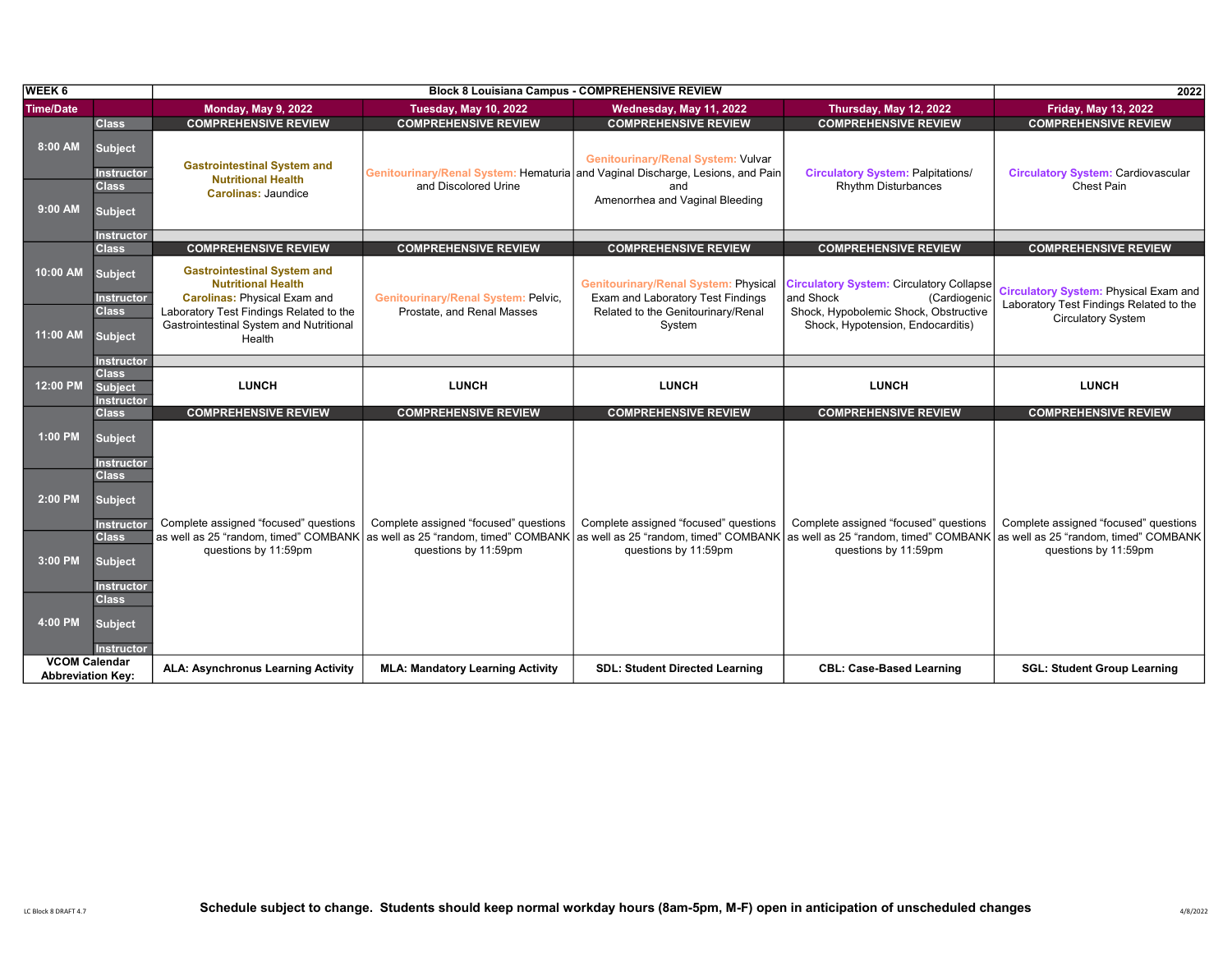| <b>WEEK7</b>                                     |                                                                       |                                                                                     |                                                                                                                                                                                 | <b>Block 8 Louisiana Campus - COMPREHENSIVE REVIEW</b> |                                                | 2022                                                                                           |
|--------------------------------------------------|-----------------------------------------------------------------------|-------------------------------------------------------------------------------------|---------------------------------------------------------------------------------------------------------------------------------------------------------------------------------|--------------------------------------------------------|------------------------------------------------|------------------------------------------------------------------------------------------------|
| <b>Time/Date</b>                                 |                                                                       | <b>Monday, May 16, 2022</b>                                                         | <b>Tuesday, May 17, 2022</b>                                                                                                                                                    | Wednesday, May 18, 2022                                | Thursday, May 19, 2022                         | <b>Friday, May 20, 2022</b>                                                                    |
|                                                  | <b>Class</b>                                                          | <b>COMPREHENSIVE REVIEW</b>                                                         | <b>COMPREHENSIVE REVIEW</b>                                                                                                                                                     | <b>COMPREHENSIVE REVIEW</b>                            | <b>COMPREHENSIVE REVIEW</b>                    | <b>COMPREHENSIVE REVIEW</b>                                                                    |
| 8:00 AM                                          | <b>Subject</b><br><b>Instructor</b>                                   | <b>Respiratory System: Cough</b>                                                    | <b>Respiratory System: Airway Obstruction</b>                                                                                                                                   | Nervous System: Disturbances of the                    | <b>Nervous System: Movement</b>                | Nervous System: Weakness and                                                                   |
| 9:00 AM                                          | <b>Class</b><br><b>Subject</b>                                        | (Etiology of Cough)                                                                 |                                                                                                                                                                                 | <b>Special Senses</b>                                  | <b>Disturbances</b>                            | Paralysis                                                                                      |
|                                                  | <b>Instructor</b>                                                     |                                                                                     |                                                                                                                                                                                 |                                                        |                                                |                                                                                                |
|                                                  | <b>Class</b>                                                          | <b>COMPREHENSIVE REVIEW</b>                                                         | <b>COMPREHENSIVE REVIEW</b>                                                                                                                                                     | <b>COMPREHENSIVE REVIEW</b>                            | <b>COMPREHENSIVE REVIEW</b>                    | <b>COMPREHENSIVE REVIEW</b>                                                                    |
| 10:00 AM<br>11:00 AM                             | <b>Subject</b><br><b>Instructor</b><br><b>Class</b><br><b>Subject</b> | <b>Respiratory System: Shortness of</b><br>Breath (Etiology of Shortness of Breath) | <b>Respiratory System: Physical Exam and</b><br>Laboratory Test Findings Related to the<br><b>Respiratory System</b>                                                            | <b>Nervous System: Seizures</b>                        | Nervous System: Headache<br>(Types and Causes) | Nervous System: Physical Exam and<br>Laboratory Test Findings Related to the<br>Nervous System |
|                                                  | <b>Instructor</b>                                                     |                                                                                     |                                                                                                                                                                                 |                                                        |                                                |                                                                                                |
| 12:00 PM                                         | <b>Class</b><br><b>Subject</b><br><b>Instructor</b>                   | <b>LUNCH</b>                                                                        | <b>LUNCH</b>                                                                                                                                                                    | <b>LUNCH</b>                                           | <b>LUNCH</b>                                   | <b>LUNCH</b>                                                                                   |
|                                                  | <b>Class</b>                                                          | <b>COMPREHENSIVE REVIEW</b>                                                         | <b>COMPREHENSIVE REVIEW</b>                                                                                                                                                     | <b>COMPREHENSIVE REVIEW</b>                            | <b>COMPREHENSIVE REVIEW</b>                    | <b>COMPREHENSIVE REVIEW</b>                                                                    |
| 1:00 PM                                          | <b>Subject</b><br><b>Instructor</b>                                   |                                                                                     |                                                                                                                                                                                 |                                                        |                                                |                                                                                                |
| 2:00 PM                                          | <b>Class</b><br><b>Subject</b><br><b>Instructor</b>                   | Complete assigned "focused" questions                                               | Complete assigned "focused" questions                                                                                                                                           | Complete assigned "focused" questions                  | Complete assigned "focused" questions          | Complete assigned "focused" questions                                                          |
| 3:00 PM                                          | <b>Class</b><br><b>Subject</b><br>Instructor                          | questions by 11:59pm                                                                | as well as 25 "random, timed" COMBANK as well as 25 "random, timed" COMBANK as well as 25 "random, timed" COMBANK as well as 25 "random, timed" COMBANK<br>questions by 11:59pm | questions by 11:59pm                                   | questions by 11:59pm                           | as well as 25 "random, timed" COMBANK<br>questions by 11:59pm                                  |
| 4:00 PM                                          | <b>Class</b><br><b>Subject</b><br><b>Instructor</b>                   |                                                                                     |                                                                                                                                                                                 |                                                        |                                                |                                                                                                |
| <b>VCOM Calendar</b><br><b>Abbreviation Key:</b> |                                                                       | <b>ALA: Asynchronus Learning Activity</b>                                           | <b>MLA: Mandatory Learning Activity</b>                                                                                                                                         | <b>SDL: Student Directed Learning</b>                  | <b>CBL: Case-Based Learning</b>                | <b>SGL: Student Group Learning</b>                                                             |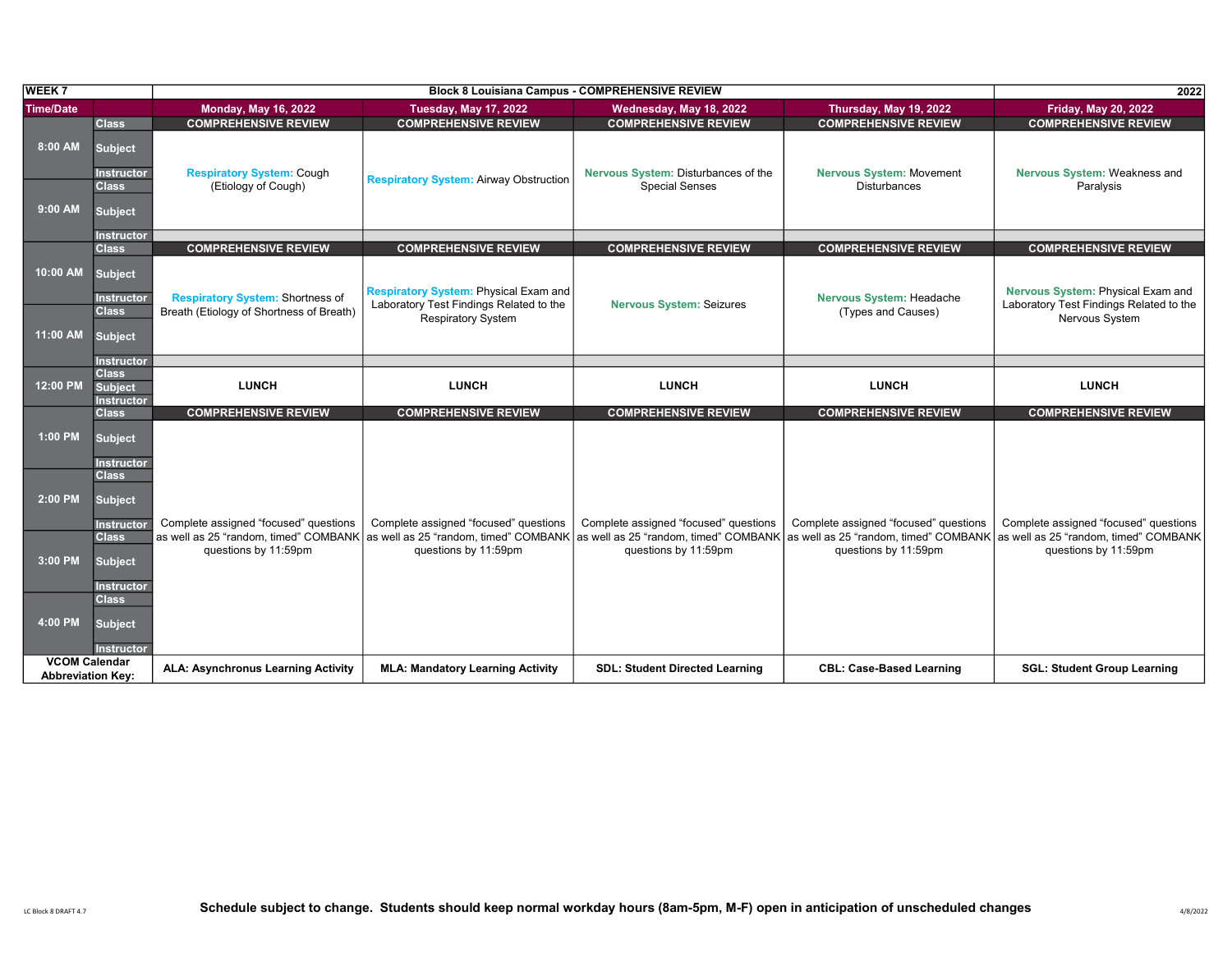| <b>WEEK 8</b>                                    |                                                                          |                                                                                                                      | 2022                                                                          |                                                                       |                                                                                                                                           |                                                                                                                                    |
|--------------------------------------------------|--------------------------------------------------------------------------|----------------------------------------------------------------------------------------------------------------------|-------------------------------------------------------------------------------|-----------------------------------------------------------------------|-------------------------------------------------------------------------------------------------------------------------------------------|------------------------------------------------------------------------------------------------------------------------------------|
| <b>Time/Date</b>                                 |                                                                          | <b>Monday, May 23, 2022</b>                                                                                          | <b>Tuesday, May 24, 2022</b>                                                  | Wednesday, May 25, 2022                                               | Thursday, May 26, 2022                                                                                                                    | <b>Friday, May 27, 2022</b>                                                                                                        |
|                                                  | <b>Class</b>                                                             | <b>COMPREHENSIVE REVIEW</b>                                                                                          | <b>COMPREHENSIVE REVIEW</b>                                                   | <b>COMPREHENSIVE REVIEW</b>                                           | <b>COMPREHENSIVE REVIEW</b>                                                                                                               | <b>COMPREHENSIVE REVIEW</b>                                                                                                        |
| 8:00 AM                                          | <b>Subject</b><br><b>Instructor</b><br><b>Class</b>                      | Musculoskeletal System: Back Pain and<br>Somatic Dysfunction of the Pelvis,<br>Sacrum, and Lumbar and Thoracic Spine | <b>Musculoskeletal System: Muscle</b><br>Symptoms (Pain, Dysfunction, Injury) | <b>Musculoskeletal System:</b><br>Viscerosomatic and Related Reflexes | <b>Community Health and Patient</b><br><b>Presentations Related to Wellness:</b><br>Public Health                                         | <b>Community Health and Patient</b><br><b>Presentations Related to Wellness:</b><br><b>Health Promotion and Disease Prevention</b> |
| $9:00$ AM                                        | <b>Subject</b>                                                           |                                                                                                                      |                                                                               |                                                                       |                                                                                                                                           |                                                                                                                                    |
|                                                  | <b>Instructor</b>                                                        |                                                                                                                      |                                                                               |                                                                       |                                                                                                                                           |                                                                                                                                    |
|                                                  | <b>Class</b>                                                             | <b>COMPREHENSIVE REVIEW</b>                                                                                          | <b>COMPREHENSIVE REVIEW</b>                                                   | <b>COMPREHENSIVE REVIEW</b>                                           | <b>COMPREHENSIVE REVIEW</b>                                                                                                               | <b>COMPREHENSIVE REVIEW</b>                                                                                                        |
| 10:00 AM                                         | <b>Subject</b><br>Instructor                                             | Musculoskeletal System: Joint Pain,                                                                                  | <b>Musculoskeletal System:</b>                                                | <b>Musculoskeletal System: Physical Exam</b>                          | <b>Community Health and Patient</b>                                                                                                       | <b>Community Health and Patient</b>                                                                                                |
|                                                  | <b>Class</b>                                                             | Stiffness, and Swelling                                                                                              | Musculoskeletal Trauma, Fractures, and<br><b>Dislocations</b>                 | snd Laboratory Test Findings Related to<br>the Musculoskeletal System | <b>Presentations Related to Wellness:</b><br><b>Patient Safety</b>                                                                        | <b>Presentations Related to Wellness:</b><br>End-of-Life/Palliative Care                                                           |
| 11:00 AM                                         | <b>Subject</b>                                                           |                                                                                                                      |                                                                               |                                                                       |                                                                                                                                           |                                                                                                                                    |
|                                                  | <b>Instructor</b>                                                        |                                                                                                                      |                                                                               |                                                                       |                                                                                                                                           |                                                                                                                                    |
| 12:00 PM                                         | <b>Class</b><br><b>Subject</b><br><b>Instructor</b>                      | <b>LUNCH</b>                                                                                                         | <b>LUNCH</b>                                                                  | <b>LUNCH</b>                                                          | <b>LUNCH</b>                                                                                                                              | <b>LUNCH</b>                                                                                                                       |
|                                                  | <b>Class</b>                                                             | <b>COMPREHENSIVE REVIEW</b>                                                                                          | <b>COMPREHENSIVE REVIEW</b>                                                   | <b>COMPREHENSIVE REVIEW</b>                                           | <b>COMPREHENSIVE REVIEW</b>                                                                                                               | <b>COMPREHENSIVE REVIEW</b>                                                                                                        |
| 1:00 PM                                          | <b>Subject</b><br><b>Instructor</b>                                      |                                                                                                                      |                                                                               |                                                                       |                                                                                                                                           |                                                                                                                                    |
| 2:00 PM                                          | <b>Class</b><br><b>Subject</b>                                           | Complete assigned "focused" questions                                                                                | Complete assigned "focused" questions                                         | Complete assigned "focused" questions                                 | Complete assigned "focused" questions                                                                                                     | Complete assigned "focused" questions                                                                                              |
| 3:00 PM                                          | <b>Instructor</b><br><b>Class</b><br><b>Subject</b>                      | as well as 25 "random, timed" COMBANK<br>questions by 11:59pm                                                        | questions by 11:59pm                                                          | questions by 11:59pm                                                  | as well as 25 "random, timed" COMBANK as well as 25 "random, timed" COMBANK as well as 25 "random, timed" COMBANK<br>questions by 11:59pm | as well as 25 "random, timed" COMBANK<br>questions by 11:59pm                                                                      |
| 4:00 PM                                          | <b>Instructor</b><br><b>Class</b><br><b>Subject</b><br><b>Instructor</b> |                                                                                                                      |                                                                               |                                                                       |                                                                                                                                           |                                                                                                                                    |
| <b>VCOM Calendar</b><br><b>Abbreviation Kev:</b> |                                                                          | <b>ALA: Asynchronus Learning Activity</b>                                                                            | <b>MLA: Mandatory Learning Activity</b>                                       | <b>SDL: Student Directed Learning</b>                                 | <b>CBL: Case-Based Learning</b>                                                                                                           | <b>SGL: Student Group Learning</b>                                                                                                 |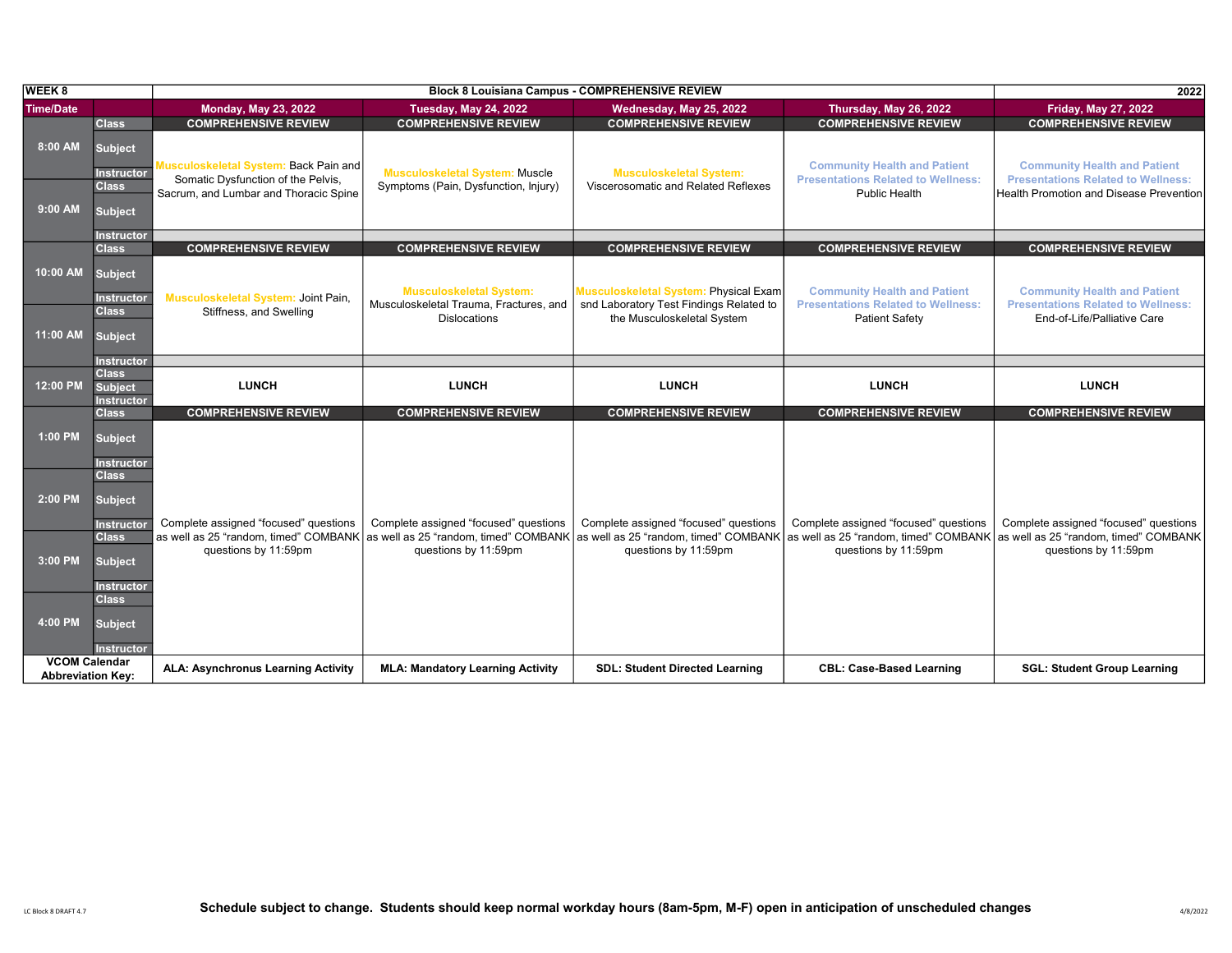| WEEK 9                   |                                   |                                    | 2022                                               |                                                    |                                                    |                                                    |
|--------------------------|-----------------------------------|------------------------------------|----------------------------------------------------|----------------------------------------------------|----------------------------------------------------|----------------------------------------------------|
| Time/Date                |                                   | <b>Monday, May 30, 2022</b>        | <b>Tuesday, May 31, 2022</b>                       | Wednesday, June 1, 2022                            | Thursday, June 2, 2022                             | Friday, June 3, 2022                               |
|                          | <b>Class</b>                      |                                    | <b>COMPREHENSIVE REVIEW</b>                        | <b>COMPREHENSIVE REVIEW</b>                        | <b>COMPREHENSIVE REVIEW</b>                        | <b>COMPREHENSIVE REVIEW</b>                        |
| 8:00 AM                  | <b>Subject</b>                    |                                    |                                                    |                                                    |                                                    |                                                    |
|                          | <b>Instructor</b>                 |                                    |                                                    |                                                    |                                                    |                                                    |
|                          | <b>Class</b>                      |                                    |                                                    |                                                    |                                                    |                                                    |
| 9:00 AM                  | <b>Subject</b>                    |                                    |                                                    |                                                    |                                                    |                                                    |
|                          | <b>Instructor</b>                 |                                    |                                                    |                                                    |                                                    |                                                    |
|                          | <b>Class</b>                      |                                    |                                                    |                                                    |                                                    |                                                    |
| 10:00 AM                 | <b>Subject</b>                    |                                    |                                                    |                                                    |                                                    |                                                    |
|                          | <b>Instructor</b>                 |                                    |                                                    |                                                    |                                                    |                                                    |
|                          | <b>Class</b>                      |                                    |                                                    |                                                    |                                                    |                                                    |
| 11:00 AM                 | <b>Subject</b>                    |                                    |                                                    |                                                    |                                                    |                                                    |
|                          | <b>Instructor</b>                 |                                    |                                                    |                                                    |                                                    |                                                    |
|                          | <b>Class</b>                      |                                    |                                                    |                                                    |                                                    |                                                    |
| 12:00 PM                 | <b>Subject</b>                    | <b>MEMORIAL DAY</b>                | <b>COMLEX Independent Study &amp;</b><br>Questions | <b>COMLEX Independent Study &amp;</b><br>Questions | <b>COMLEX Independent Study &amp;</b><br>Questions | <b>COMLEX Independent Study &amp;</b><br>Questions |
|                          | <b>Instructor</b><br><b>Class</b> |                                    |                                                    |                                                    |                                                    |                                                    |
|                          |                                   |                                    |                                                    |                                                    |                                                    |                                                    |
| 1:00 PM                  | <b>Subject</b>                    |                                    |                                                    |                                                    |                                                    |                                                    |
|                          | <b>Instructor</b>                 |                                    |                                                    |                                                    |                                                    |                                                    |
|                          | <b>Class</b>                      |                                    |                                                    |                                                    |                                                    |                                                    |
|                          |                                   |                                    |                                                    |                                                    |                                                    |                                                    |
| 2:00 PM                  | <b>Subject</b>                    |                                    |                                                    |                                                    |                                                    |                                                    |
|                          | <b>Instructor</b>                 |                                    |                                                    |                                                    |                                                    |                                                    |
|                          | <b>Class</b>                      |                                    |                                                    |                                                    |                                                    |                                                    |
| 3:00 PM                  | <b>Subject</b>                    |                                    |                                                    |                                                    |                                                    |                                                    |
|                          | <b>Instructor</b>                 |                                    |                                                    |                                                    |                                                    |                                                    |
|                          | <b>Class</b>                      |                                    |                                                    |                                                    |                                                    |                                                    |
|                          |                                   |                                    |                                                    |                                                    |                                                    |                                                    |
| 4:00 PM                  | <b>Subject</b>                    |                                    |                                                    |                                                    |                                                    |                                                    |
|                          | <b>Instructor</b>                 |                                    |                                                    |                                                    |                                                    |                                                    |
| <b>VCOM Calendar</b>     |                                   |                                    |                                                    |                                                    |                                                    |                                                    |
| <b>Abbreviation Key:</b> |                                   | ALA: Asynchronus Learning Activity | <b>MLA: Mandatory Learning Activity</b>            | <b>SDL: Student Directed Learning</b>              | <b>CBL: Case-Based Learning</b>                    | <b>SGL: Student Group Learning</b>                 |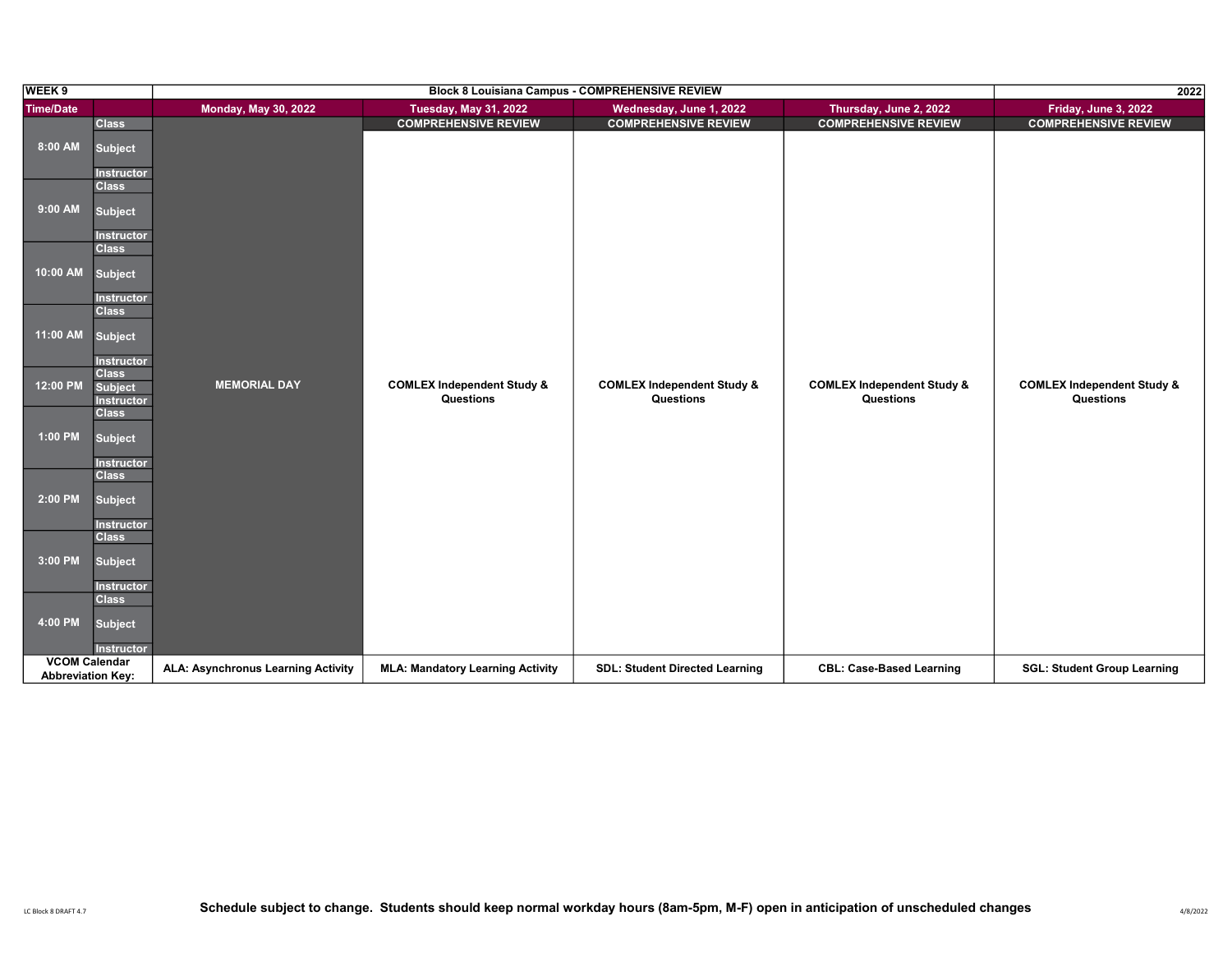| WEEK <sub>10</sub>       |                                   |                                           | 2022                                    |                                       |                                       |                                       |
|--------------------------|-----------------------------------|-------------------------------------------|-----------------------------------------|---------------------------------------|---------------------------------------|---------------------------------------|
| <b>Time/Date</b>         |                                   | Monday, June 6, 2022                      | Tuesday, June 7, 2022                   | Wednesday, June 8, 2022               | Thursday, June 9, 2022                | <b>Friday, June 10, 2022</b>          |
|                          | <b>Class</b>                      | <b>COMPREHENSIVE REVIEW</b>               | **MANDATORY**                           | <b>COMPREHENSIVE REVIEW</b>           | <b>COMPREHENSIVE REVIEW</b>           | <b>COMPREHENSIVE REVIEW</b>           |
| 8:00 AM                  | <b>Subject</b>                    |                                           |                                         |                                       |                                       |                                       |
|                          |                                   |                                           |                                         |                                       |                                       |                                       |
|                          | <b>Instructor</b><br><b>Class</b> |                                           |                                         |                                       |                                       |                                       |
|                          |                                   |                                           |                                         |                                       |                                       |                                       |
| 9:00 AM                  | <b>Subject</b>                    |                                           |                                         |                                       |                                       |                                       |
|                          | <b>Instructor</b>                 |                                           |                                         |                                       |                                       |                                       |
|                          | <b>Class</b>                      |                                           |                                         |                                       |                                       |                                       |
| 10:00 AM                 | <b>Subject</b>                    |                                           |                                         |                                       |                                       |                                       |
|                          |                                   |                                           |                                         |                                       |                                       |                                       |
|                          | <b>Instructor</b>                 |                                           |                                         |                                       |                                       |                                       |
|                          | <b>Class</b>                      |                                           |                                         |                                       |                                       |                                       |
| 11:00 AM                 | <b>Subject</b>                    |                                           |                                         |                                       |                                       |                                       |
|                          | <b>Instructor</b>                 |                                           |                                         |                                       |                                       |                                       |
|                          | <b>Class</b>                      | <b>COMPREHENSIVE REVIEW FINAL</b>         |                                         |                                       |                                       |                                       |
| 12:00 PM                 | <b>Subject</b>                    | <b>EXAM (COMSAE) - No admission after</b> | <b>MANDATORY</b>                        | <b>COMLEX Independent Study &amp;</b> | <b>COMLEX Independent Study &amp;</b> | <b>COMLEX Independent Study &amp;</b> |
|                          | <b>Instructor</b><br><b>Class</b> | 8:00 AM. Mandatory attendance.            | Welcome to Clinical Rotations           | Questions                             | Questions                             | Questions                             |
|                          |                                   |                                           |                                         |                                       |                                       |                                       |
| 1:00 PM                  | <b>Subject</b>                    |                                           |                                         |                                       |                                       |                                       |
|                          | <b>Instructor</b>                 |                                           |                                         |                                       |                                       |                                       |
|                          | <b>Class</b>                      |                                           |                                         |                                       |                                       |                                       |
| 2:00 PM                  | <b>Subject</b>                    |                                           |                                         |                                       |                                       |                                       |
|                          |                                   |                                           |                                         |                                       |                                       |                                       |
|                          | <b>Instructor</b><br><b>Class</b> |                                           |                                         |                                       |                                       |                                       |
|                          |                                   |                                           |                                         |                                       |                                       |                                       |
| 3:00 PM                  | <b>Subject</b>                    |                                           |                                         |                                       |                                       |                                       |
|                          | <b>Instructor</b>                 |                                           |                                         |                                       |                                       |                                       |
|                          | <b>Class</b>                      |                                           |                                         |                                       |                                       |                                       |
| 4:00 PM                  | <b>Subject</b>                    |                                           |                                         |                                       |                                       |                                       |
|                          |                                   |                                           |                                         |                                       |                                       |                                       |
| <b>VCOM Calendar</b>     | <b>Instructor</b>                 |                                           |                                         |                                       |                                       |                                       |
| <b>Abbreviation Key:</b> |                                   | <b>ALA: Asynchronus Learning Activity</b> | <b>MLA: Mandatory Learning Activity</b> | <b>SDL: Student Directed Learning</b> | <b>CBL: Case-Based Learning</b>       | <b>SGL: Student Group Learning</b>    |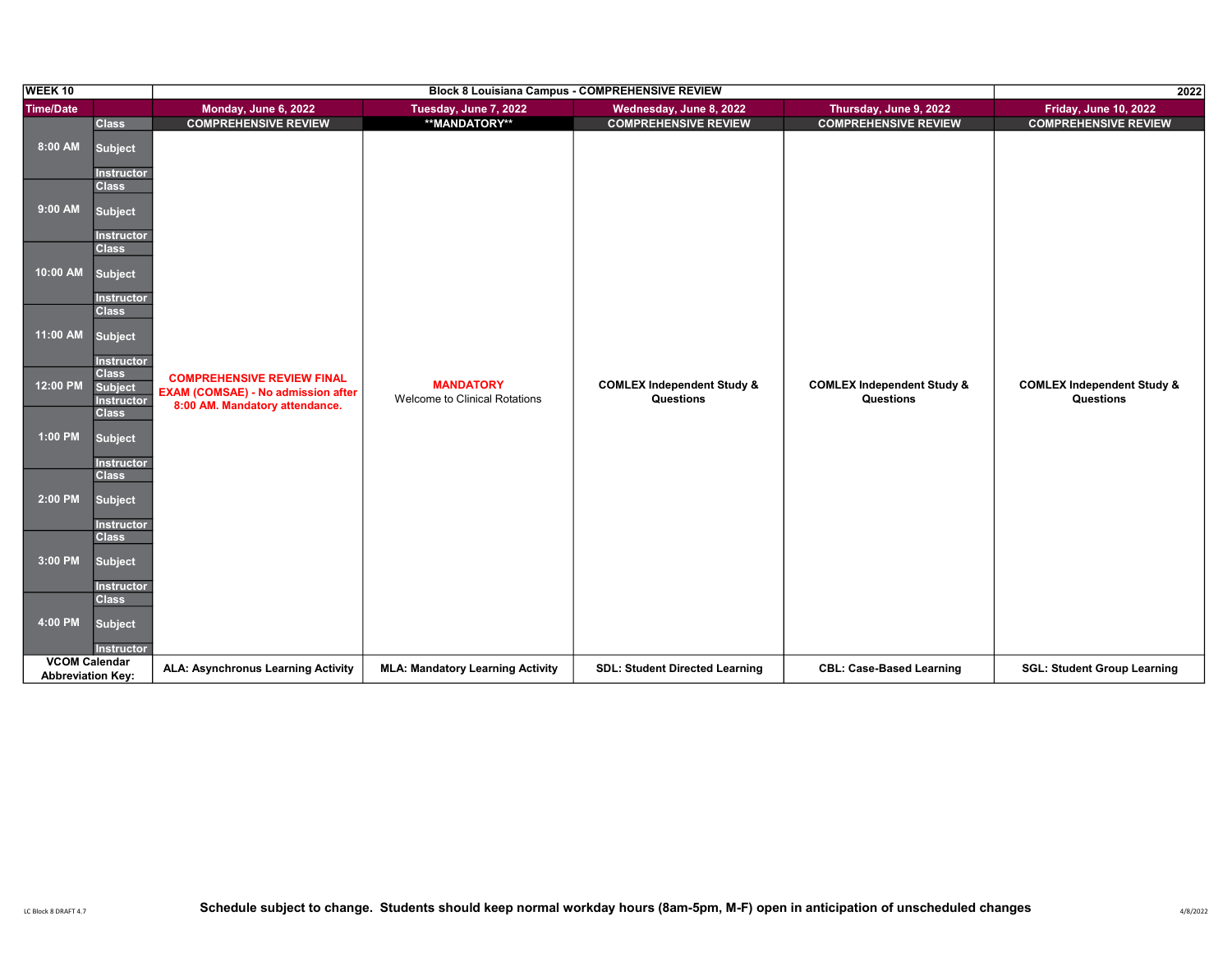| <b>WEEK11</b>                                    |                                   |                                           | 2022                                    |                                       |                                       |                                       |
|--------------------------------------------------|-----------------------------------|-------------------------------------------|-----------------------------------------|---------------------------------------|---------------------------------------|---------------------------------------|
| <b>Time/Date</b>                                 |                                   | <b>Monday, June 13, 2022</b>              | Tuesday, June 14, 2022                  | Wednesday, June 15, 2022              | Thursday, June 16, 2022               | <b>Friday, June 17, 2022</b>          |
|                                                  | <b>Class</b>                      | <b>COMPREHENSIVE REVIEW</b>               | <b>COMPREHENSIVE REVIEW</b>             | <b>COMPREHENSIVE REVIEW</b>           | <b>COMPREHENSIVE REVIEW</b>           | <b>COMPREHENSIVE REVIEW</b>           |
| 8:00 AM                                          | <b>Subject</b>                    |                                           |                                         |                                       |                                       |                                       |
|                                                  | <b>Instructor</b><br><b>Class</b> |                                           |                                         |                                       |                                       |                                       |
| 9:00 AM                                          | <b>Subject</b>                    |                                           |                                         |                                       |                                       |                                       |
|                                                  | <b>Instructor</b>                 |                                           |                                         |                                       |                                       |                                       |
|                                                  | <b>Class</b>                      |                                           |                                         |                                       |                                       |                                       |
| 10:00 AM                                         | <b>Subject</b>                    |                                           |                                         |                                       |                                       |                                       |
|                                                  | <b>Instructor</b><br><b>Class</b> |                                           |                                         |                                       |                                       |                                       |
| 11:00 AM                                         |                                   |                                           |                                         |                                       |                                       |                                       |
|                                                  | <b>Subject</b>                    |                                           |                                         |                                       |                                       |                                       |
|                                                  | <b>Instructor</b><br><b>Class</b> |                                           |                                         |                                       |                                       |                                       |
| 12:00 PM                                         | <b>Subject</b>                    | <b>COMLEX Independent Study &amp;</b>     | <b>COMLEX Independent Study &amp;</b>   | <b>COMLEX Independent Study &amp;</b> | <b>COMLEX Independent Study &amp;</b> | <b>COMLEX Independent Study &amp;</b> |
|                                                  | <b>Instructor</b><br><b>Class</b> | Questions                                 | Questions                               | Questions                             | Questions                             | Questions                             |
| 1:00 PM                                          |                                   |                                           |                                         |                                       |                                       |                                       |
|                                                  | <b>Subject</b>                    |                                           |                                         |                                       |                                       |                                       |
|                                                  | <b>Instructor</b><br><b>Class</b> |                                           |                                         |                                       |                                       |                                       |
| 2:00 PM                                          |                                   |                                           |                                         |                                       |                                       |                                       |
|                                                  | <b>Subject</b>                    |                                           |                                         |                                       |                                       |                                       |
|                                                  | <b>Instructor</b><br><b>Class</b> |                                           |                                         |                                       |                                       |                                       |
| 3:00 PM                                          | <b>Subject</b>                    |                                           |                                         |                                       |                                       |                                       |
|                                                  |                                   |                                           |                                         |                                       |                                       |                                       |
|                                                  | <b>Instructor</b><br><b>Class</b> |                                           |                                         |                                       |                                       |                                       |
| 4:00 PM                                          | <b>Subject</b>                    |                                           |                                         |                                       |                                       |                                       |
|                                                  |                                   |                                           |                                         |                                       |                                       |                                       |
|                                                  | <b>Instructor</b>                 |                                           |                                         |                                       |                                       |                                       |
| <b>VCOM Calendar</b><br><b>Abbreviation Key:</b> |                                   | <b>ALA: Asynchronus Learning Activity</b> | <b>MLA: Mandatory Learning Activity</b> | <b>SDL: Student Directed Learning</b> | <b>CBL: Case-Based Learning</b>       | <b>SGL: Student Group Learning</b>    |